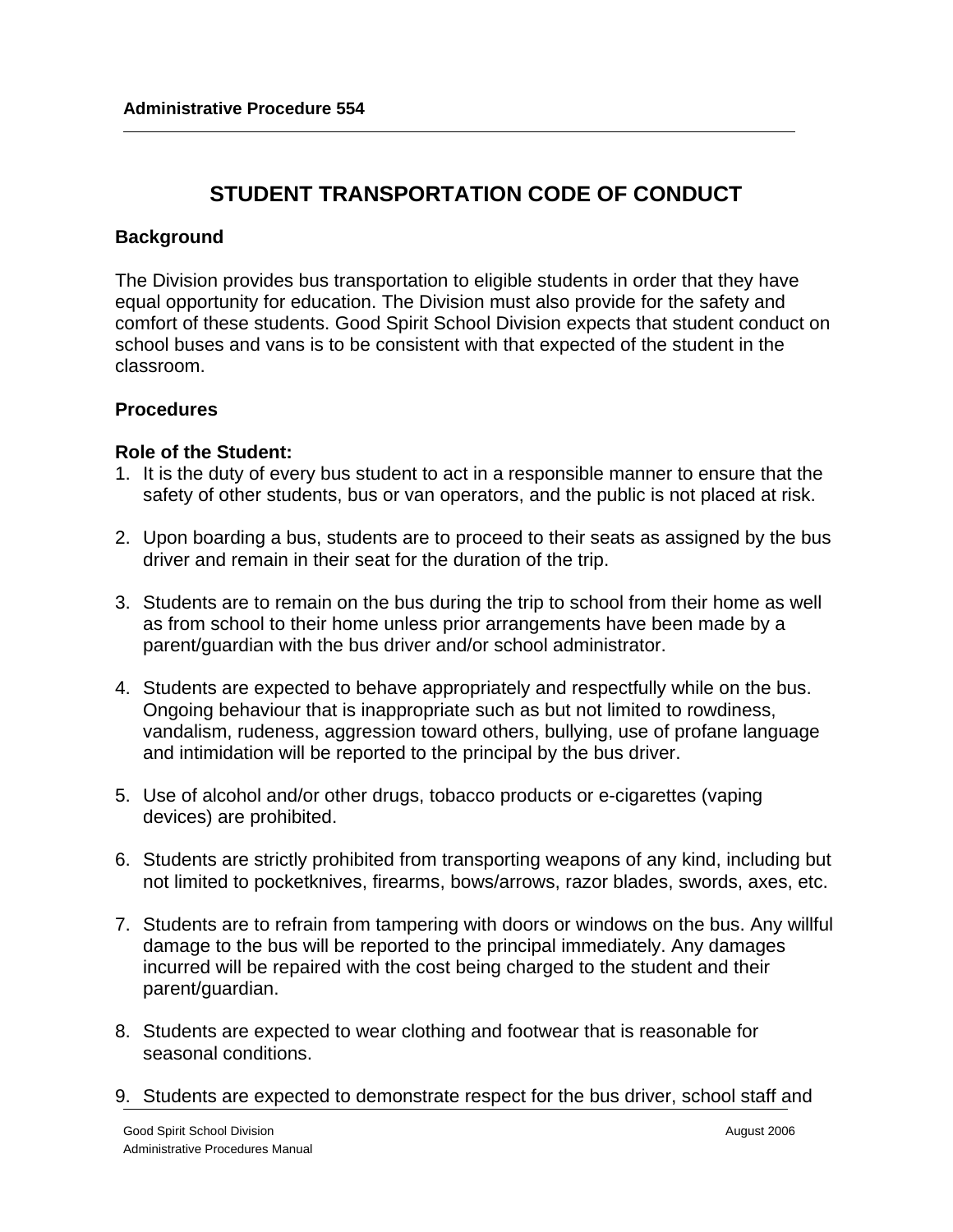other students while on the bus.

- 10.Students are to board and disembark the bus in an orderly fashion.
- 11.Objects are not to be thrown out of windows or doors of the bus.
- 12.Students are not to extend a limb or any other part of their body out of the bus.
- 13.Bus drivers will provide students with directives regarding eating and drinking on the bus, materials not allowed for transport on the bus, protective packaging of materials, and conduct.
- 14.Be waiting at the pickup location 3-5 minutes before the bus's expected time of arrival.
- 15.Students or parents/guardians shall provide reasonable notice to the bus driver if their child(ren) will not be on the bus.
- 16.Students shall not distract the bus driver with disruptive behaviour, excessive conversation or with electronic devices. Headphones or ear buds must be used when listening to or watching electronic devices.
- 17.Keep the bus clean and litter free.

# **Role of the Driver:**

- 1. Each bus or van driver has the authority and the responsibility for maintaining a safe and orderly environment on their school bus or van in a manner similar to that of a classroom.
- 2. Bus drivers are responsible for supervising student transfer points, drop offs and pick ups when students are in the vicinity of the buses.
- 3. Bus drivers shall post behavioural expectations in a prominent place in the bus. Each September and throughout the school year, bus drivers shall verbally review the expectations with their bus students.
- 4. Bus drivers are expected to serve as positive role models for students and exhibit behaviour that is calm and respectful.
- 5. Bus drivers shall maintain a written or electronic log of all behavioural incidents.

# **Minor Infractions**:

Examples include: tardiness; eating or drinking without permission while on the bus; yelling or use of inappropriate language or gestures; entering/exiting the bus in a disruptive or unsafe manner; standing/moving around while bus is in motion; willfully